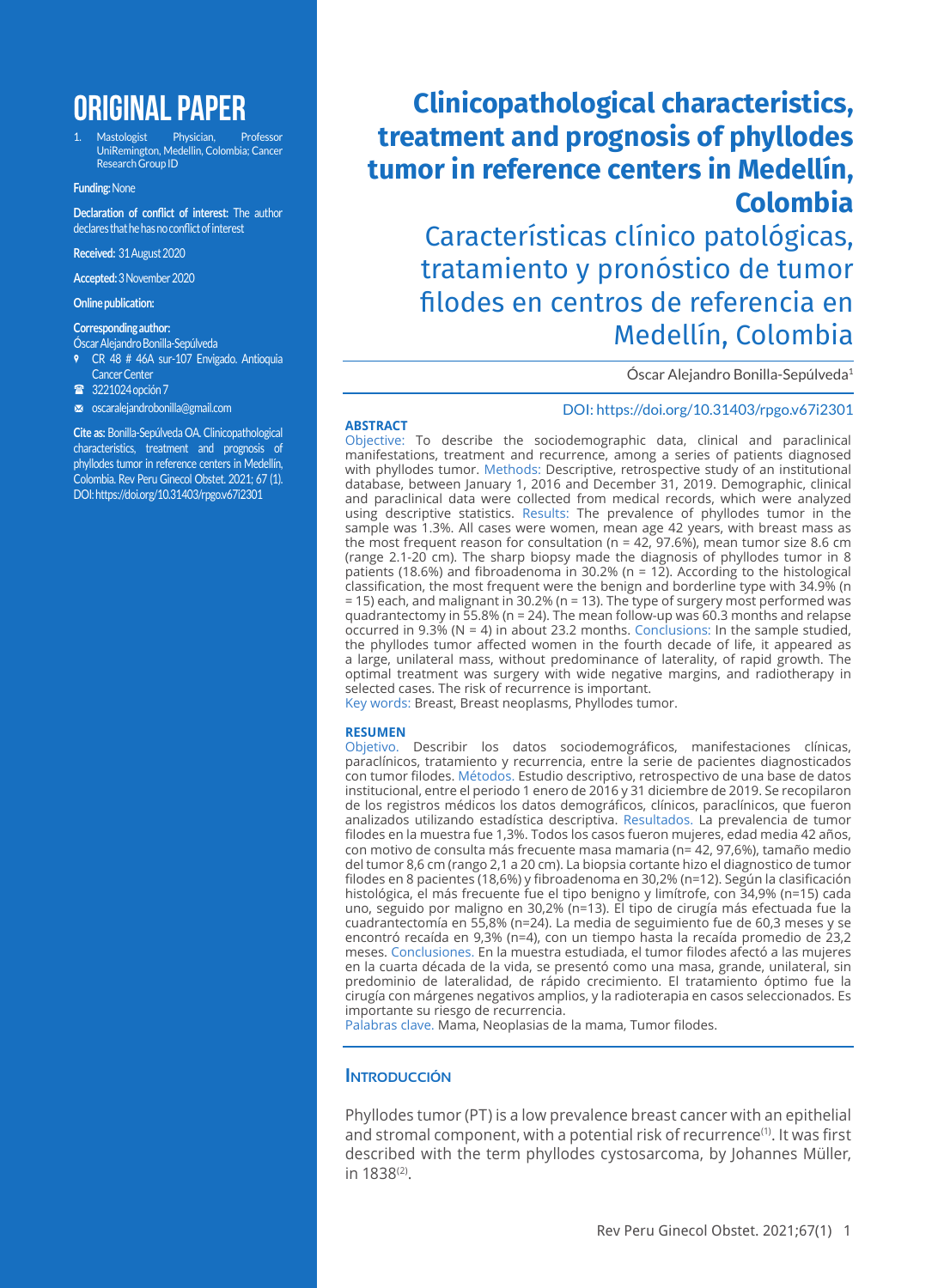

PT represents 0.3% to 0.9% of all breast tumors<sup>(3)</sup>, and 2% to 3% of fibroepithelial neoplasms of the breast $(4)$ . In the general population, the annual incidence is 2.1 per million inhabitants, with a risk 3 to 4 times higher in Asian and Latina women $(5)$ .

There may be a concomitance with fibroadenoma in 20%, or a previous history of fibroadenosis in 12.5%. No predisposing factors for phyllodes tumor have been found, with the exception of Li-Fraumeni syndrome<sup>(6)</sup>.

The mean age of presentation is 40 years, with a range between 14 and 82 years<sup> $(7)$ </sup>. Clinically, it manifests as a single, unilateral breast mass, usually greater than 5 cm, painless, with a firm consistency, well defined, mobile and without compromising the skin or deep planes; bilateral lesions represent less than 2.5% of cases. The axillary nodes can be found reactive in 17% and with metastatic involvement in 1%<sup>(8)</sup>. Systemic spread is rare and mainly affects the lungs, liver, and brain(8).

Macroscopically, the PT is rounded or lobed, firm, with well-circumscribed edges; when cut, it is greyish white<sup>(8)</sup>. Microscopically, a proliferative stroma lined by epithelium and benign glandular elements is observed, in a "leaf-like" shape, which gives it its name in Greek (*phyllos* = leaf)  $(9)$ . Figure 1.

Figure 1. Photomicrograph of the phyllodes tumor. It shows benign glandular elements, shaped "like <sup>a</sup> leaf".



The most important differential diagnosis is fibroadenoma, the appearance and amount of stromal component being the factors to take into account<sup>(10)</sup>. Core needle biopsy may be incorrect or inconclusive in differentiating a benign phyllodes tumor from a fibroadenoma(11).

According to histological parameters, such as the stromal characteristics of atypia, mitosis, hypercellularity, overgrowth and margins, they are classified as benign, borderline and malignant. Approximately 52% are benign, 13% intermediate malignancy, and 35% malignant(12,13).

Treatment is surgical. Radicality depends on the breast-tumor relationship. It requires wide local excision with margins of at least 10 mm, which reduces the prevalence of recurrence<sup>(14,15)</sup>. Axillary lymph node dissection is not recommended<sup>(14)</sup>. In cases of malignant PT, radiotherapy has been used as adjuvant therapy<sup>(16,17)</sup>. No benefit has been shown with chemotherapy(18).

The objective of this study was to make a retrospective review of clinical aspects, diagnosis, treatment and prognosis of patients who attended the mastology consultation with a diagnosis of phyllodes tumor. It is one of the largest case series published in Latin America.

### **Methods**

This is a retrospective descriptive study of users seen in the mastology consultation at the Medellín Clinic, the Antioquia Oncology Center and the Profamilia Clinic in the city of Medellín, for the period January 1, 2016 and December 31, 2019.

Out of a total of 2 863 users seen, a search was made for medical records with the ICD code 10 D486 Tumor of uncertain or unknown behavior of the breast. 48 records were identified, creating an independent database for this cohort of patients. Five cases that did not meet the diagnostic criteria were excluded, and a subgroup analysis of the 43 cases diagnosed with phyllodes tumor was performed, obtaining demographic data and clinical and pathological characteristics. Data on age, reason for consultation, findings on physical examination, affected side, findings on ultrasound and mammography, types of treatment, such as quadrantectomy, mastectomy, follow-up and recurrence were in-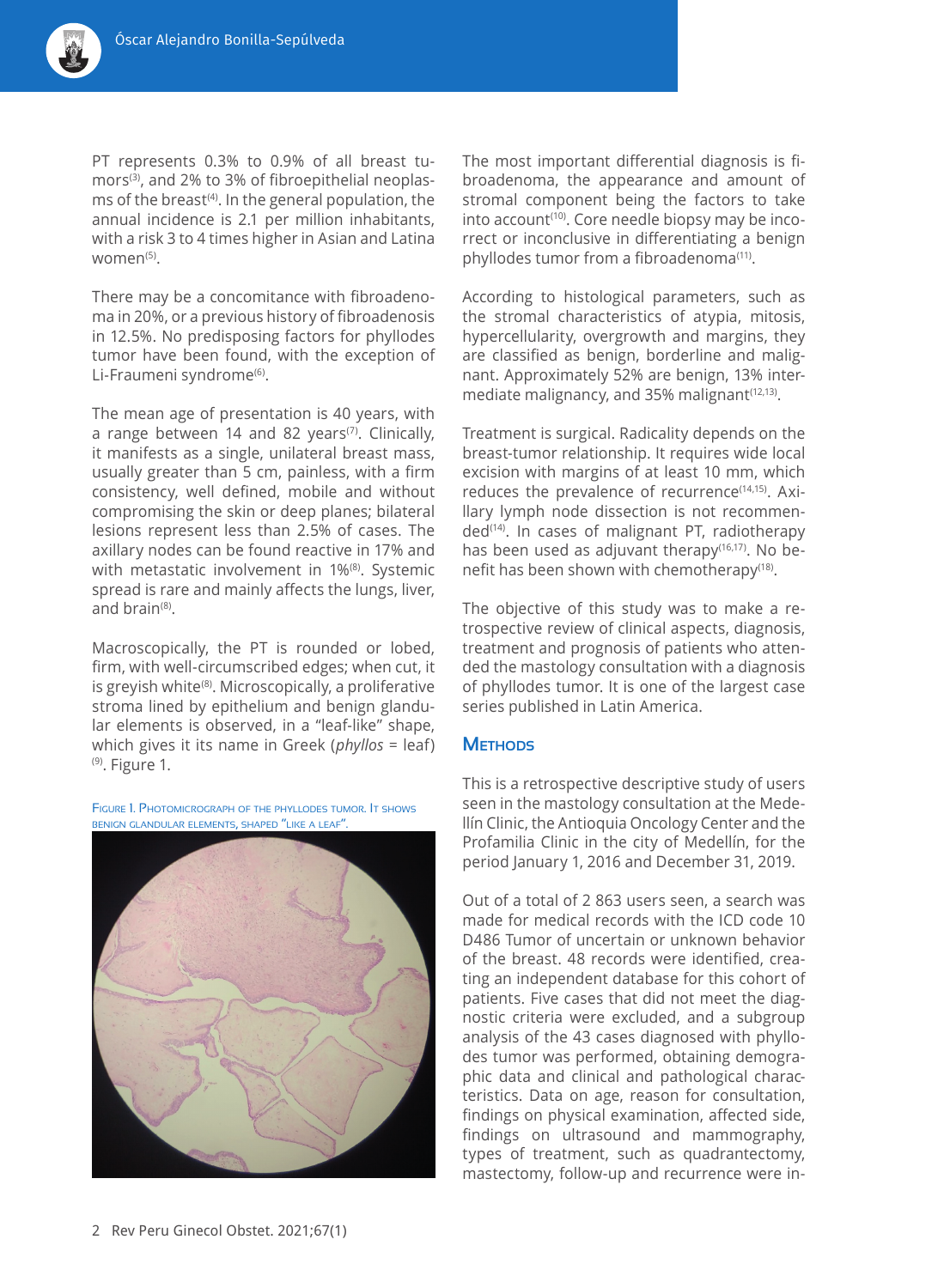

cluded. The exclusive diagnostic criterion was the histopathological study by sharp needle biopsy or the study of the surgical specimen of phyllodes tumor. Patients with loss of relevant information from clinical records were excluded.

Descriptive analysis of sociodemographic and clinical variables was performed. Absolute frequencies and percentages, mean and standard deviation were calculated, according to the nature and distribution of the variables. The normal distribution was validated using the Shapiro Wilk goodness of fit test. A bivariate analysis was performed with the chi2 test to establish the association between recurrence and treatment modalities and risk factors. For the hypothesis tests, a 95% confidence interval and a 5% significance level were set. A recurrence curve was performed according to histological type, using Kaplan Meier curves, which were compared by the log-rank test. SPSS statistics version 23 software was used.

Regarding ethical aspects, this is considered a risk-free study, according to the classification set forth in Article 11 of Resolution No. 008430 of 1993 (issued by the Ministry of Health of Colombia), and is in line with international regulations, Declaration of Helsinki, and the ethical guidelines for biomedical research prepared by the Council for International Organizations of Medical Sciences –CIOMS.

## **Results**

A total of 2 863 users were seen in the period studied. 48 records were identified with the diagnosis of ICD code 10 D486 Tumor of uncertain or unknown behavior of the breast, and 34 met the inclusion criteria for phyllodes tumor. For this cohort, the prevalence was 1.3% (Figure 1).

All cases (n = 43) occurred in women with a mean age of 42 years (SD 13.1. Range 17 to 85). The majority resided in Medellín 53.5% (n = 23), followed by other parts of Antioquia 34.9% (n = 15). The contributory scheme was the most frequent (62.8%, n = 27).

The most common reason for consultation was breast mass, with 97.6% ( $n = 42$ ); the mean size was 8.6 cm (SD: 4.6. Range 2.1 to 20); the mean time from the appearance of symptoms to the



consultation was 4.1 months (SD 3.9. Range 1 to 16 months).

In all cases ( $n = 43$ ) a palpable mass was found on physical examination, and it was a single lesion. The involvement was in the right breast in 22 (51.2%) and left in 20 (46.5%) cases, and the most frequent location was central and in the upper external quadrant with 41.9% each (n = 18). In 3 cases (7%), axillary adenopathy was palpated on physical examination. 25.5% (n = 11) had a family history of breast cancer.

The paraclinical studies performed included breast ultrasound in 21 cases (48.8%), the most common finding being the nodule  $95.2\%$  (n = 20). The BI-RADS (Breast Imaging Reporting and Data System) classification with category 4 it was the most frequent, with 76.2% ( $n = 16$ ), and category 5 with 4.7%  $(n = 1)$ . The most frequent histological types were benign and borderline with 34.9 (n = 15) each. The paraclinical characteristics are shown in Table 1.

The most frequently performed surgery was quadrantectomy, in 55.8% ( $n = 24$ ). Negative margins were obtained in 81.4% (n = 35). In 7 cases (16.3%) there were positive margins, and in 6 cases margin expansion was carried out. The mean follow-up was 60.3 months  $(SD = 57.4)$ . Range 4 to 275). In no case was adjuvant chemotherapy used. Treatment and follow-up characteristics are shown in Table 2.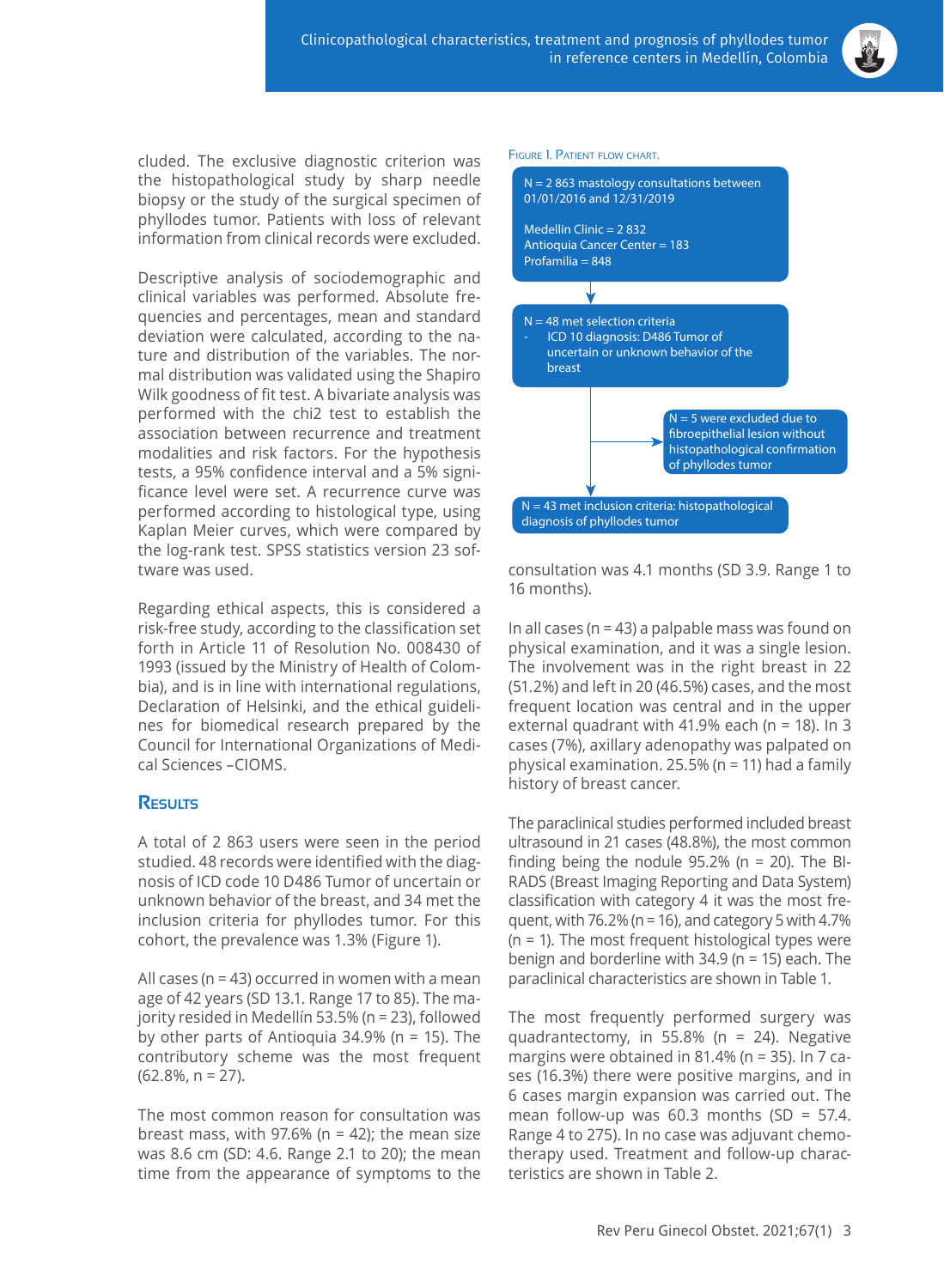

| Variable                                                                              | $(n=43)$<br>Frequency (%)                                                 |
|---------------------------------------------------------------------------------------|---------------------------------------------------------------------------|
| Ultrasound finding<br>Nodule<br>Nodule / Cyst<br>No data                              | $(n=21)$<br>20 (46.4)<br>1(2,3)<br>22 (51.2)                              |
| <b>BIRADS</b> ultrasound<br>0<br>1<br>$\overline{2}$<br>$\overline{3}$<br>4<br>5<br>6 | $(n=21)$<br>0(0)<br>0(0)<br>0(0)<br>4(9,3)<br>16 (37.2)<br>1(2.3)<br>0(0) |
| Finding on mammography<br>Mass<br>Asymmetry<br>No data                                | $(n=10)$<br>9(20.9)<br>1(2.3)<br>33 (76.7)                                |
| Mammographic BIRADS<br>0<br>1<br>$\overline{2}$<br>3<br>4<br>5<br>6                   | $(n=10)$<br>5(11.6)<br>O(0)<br>1(2.3)<br>1(2.3)<br>3(7)<br>0(0)<br>0(0)   |
| <b>Biopsy</b><br>Cutting needle<br>Yes<br>Phyllodes<br>Fibroadenoma<br>No             | 21(48.8)<br>8(18.6)<br>13 (30.2)<br>22 (51.2)                             |
| Specimen pathology<br>Phyllodes tumor<br>Benign<br><b>Borderline</b><br>Malignant     | 15 (34.9)<br>15 (34.9)<br>13 (30.2)                                       |
| Heterologous elements<br>Yes<br>No                                                    | 5(11.6)<br>38 (88.3)                                                      |
| <b>Mitosis</b><br>$0$ to 4<br>$5$ to 9<br>>10<br>No data                              | 13 (30.2)<br>11(25.6)<br>13 (30.2)<br>6(14)                               |

#### Table 1. Imaging and pathology findings.

## Analysis was carried out regarding the risk of recurrence and the types of treatment and risk factors. The PTs taken to radiotherapy had an OR 1.25 (95% CI 1.0 to 1.55; *p* = 0, 03), possibly because they were tumors with a worse prognosis (Table 3). Disease-free survival was 90.7% (n = 39) and the mean time to relapse, 23.2 months (SD: 20.8. Range 6 to 58). Figure 2 shows the Kaplan Meier curves for disease-free survival according to histological types.

#### Table 2. Treatment and follow-up.

| <b>Treatment and follow-up</b>                                                                               | $(n=43)$<br>Frequency (%)                                                                  |  |  |  |
|--------------------------------------------------------------------------------------------------------------|--------------------------------------------------------------------------------------------|--|--|--|
| Surgery<br>Quadrantectomy<br>Mastectomy                                                                      | 24 (55.8)<br>19 (44.2)                                                                     |  |  |  |
| Surgical margins<br>Negative<br>Positive<br>Margin expansion                                                 | 35 (81.4)<br>7(16.3)<br>6(13.9)                                                            |  |  |  |
| Margins distance<br>1 <sub>mm</sub><br>$1.5$ mm<br>2mm<br>3mm<br>4 mm<br>5 <sub>mm</sub><br>10 mm<br>No data | $(n=18)$<br>9(20.9)<br>1(2.3)<br>1(2.3)<br>1(2.3)<br>0(0)<br>2(4.7)<br>4(9.3)<br>25 (58.1) |  |  |  |
| Margins distance (mm)<br>Mean<br>Standard deviation<br>Min Max                                               | 3.6<br>3.7<br>$1 - 10$                                                                     |  |  |  |
| Axillary surgery<br>None<br>Sentinel node<br>Axillary emptying                                               | 32(74.4)<br>10(23.3)<br>1(2.3)                                                             |  |  |  |
| Reoperation<br><b>No</b><br>Yes<br>Margin expansion<br>Mastectomy                                            | 35 (81.4)<br>3(7)<br>5(11.6)                                                               |  |  |  |
| Radiotherapy<br><b>No</b><br>Yes                                                                             | 23(53.5)<br>20 (46.5)                                                                      |  |  |  |
| Follow-up (months)<br>Mean<br>Standard deviation<br>Min Max                                                  | 60.3<br>57.4<br>$4 - 275$                                                                  |  |  |  |
| Relapse<br>No<br>Yes                                                                                         | 39 (90.7)<br>4(9.3)                                                                        |  |  |  |
| Time to relapse (months)<br>Mean<br>Standard deviation<br>Min Max                                            | 23.2<br>20.8<br>$6 - 58$                                                                   |  |  |  |

Table 3. Bivariate analysis for association between recurrence of phyllodes tumor and the different types of treatment and risk factors.

| Variable                             | <b>OR</b> | IC 95%      | $\boldsymbol{D}$ |
|--------------------------------------|-----------|-------------|------------------|
| Radiotherapy                         | 1.25      | 1.00a1.55   | 0.03             |
| Surgery: Quadrantectomy / Mastectomy | 0.39      | 0.03a4.07   | 0.41             |
| Margin extensions                    | 0.90      | 0.62 a 1.31 | 0.50             |
| Family history of breast cancer      | 1.03      | 0.12a8.91   | 0.97             |
| Heterologous elements                | 0.89      | 0.78a1      | 0.44             |
| Mitosis (< to > 10)                  | 0.87      | 0.75a1.02   | 018              |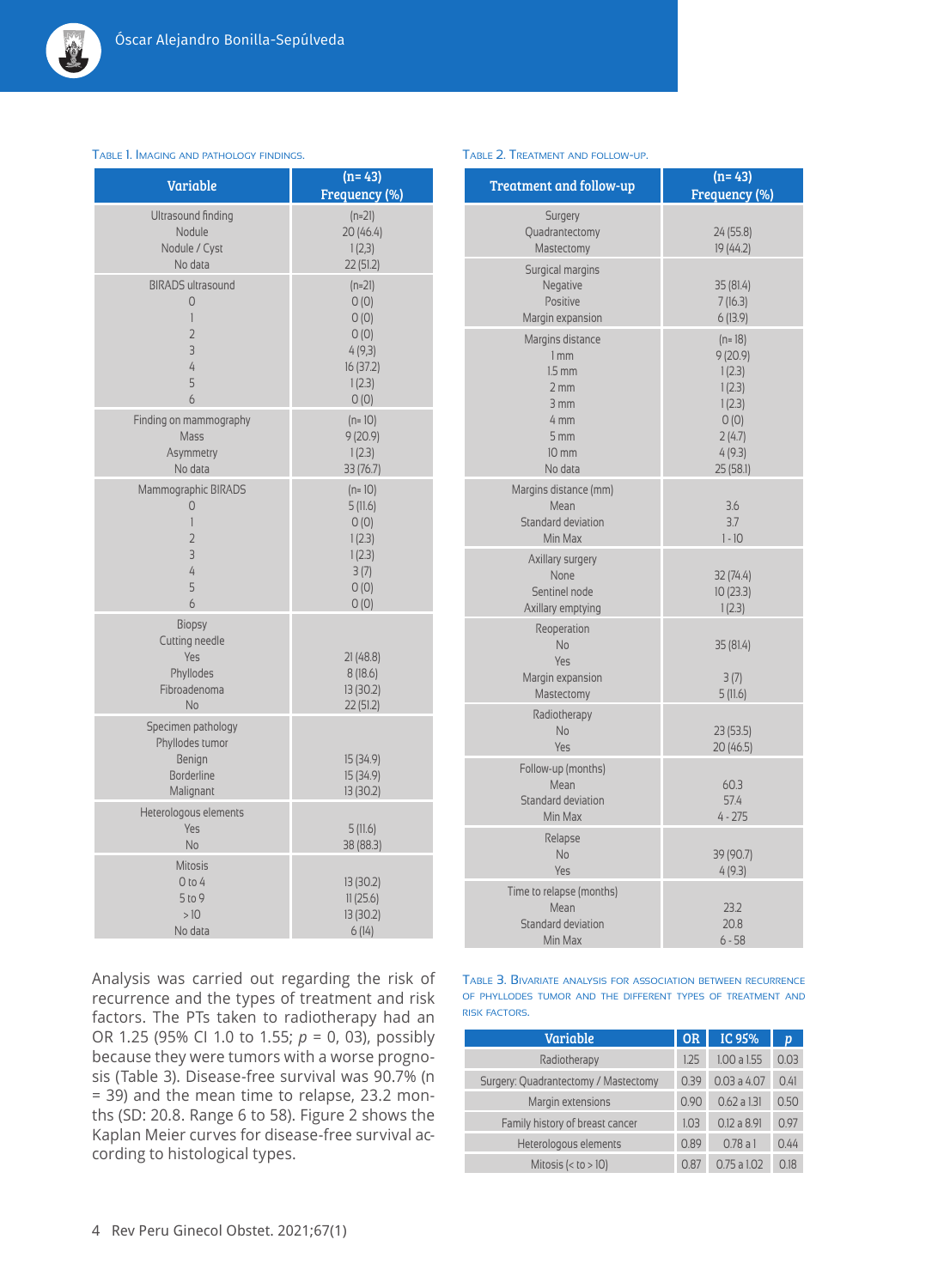

Figure 2. Phyllodes tumor disease-free survival according to histological grade.



## **Discussion**

The prevalence of phyllodes tumor in the present study was 1.3%, similar to that published by Lin  $C$  et al.<sup>(3)</sup>, 0.9%. Due to the infrequency of this type of tumor, epidemiological data are few. Berstein et al.<sup>(5)</sup>, during a period of 17 years, determined the average annual incidence of 2.1 cases x 106 women.

The mean age in this series was 42 years, with a range between 11 and 85 years, similar to that found by Orea et al.<sup> $(7)$ </sup>, average age 40 years and range between 14 and 82 years. A quarter, in the present study, had a family history of breast cancer. However, it is currently considered that there are no predisposing etiological factors<sup>(19)</sup>.

This type of tumor has a growth pattern that can be accelerated, achieving large sizes, with an average of 4 to 7 cm, at which point they are perceived on self-examination<sup>(19)</sup>. In the present series, the average size was 8.6 cm, similar to that found by Galvis et al.<sup>(20)</sup> in the Hispanic population, with a mean size of 7.7 cm. Palpable lymphadenopathy occurs in 44% of patients with PT, being mostly inflammatory<sup>(21)</sup>. In the present study, 7% presented adenopathy on physical examination, without histological confirmation of involvement in any of the cases.

The initial diagnostic approach requires mammography and ultrasound. PT has the appearance of a nodule with well-defined contours, macrolobed, similar to a fibroadenoma<sup>(22)</sup>. It is not possible to discriminate histological types through imaging findings that allow their differentiation<sup> $(23)$ </sup>. In published case series, it has been found that magnetic resonance evaluation could distinguish PTs from borderline and malignant histology, identifying septa with low internal signal and sediment-like patterns in T2 sequences<sup>(24)</sup>.

When clinical suspicion persists, despite a biopsy showing a fibroadenoma or with equivocal pathology for PT, an excisional biopsy is recommended for the complete study of the specimen(25).

According to histological parameters, PT is classified as benign, borderline, and malignant. Approximately 52% are benign, 13% borderline, and 35% malignant $(13)$ . In this study, it was found that the benign type was lower than that published, and corresponded to 34.9%, while the malignant type was 30.2%, similar to that found by Macdonald et al.<sup>(13)</sup>. However, when compared with a study in a Latin American population, the benign type was 33.7% and the borderline was 31.1%(26), similar to that found in the present study.

The main treatment is surgical, with the aim of reducing local disease relapse, disease-free survival, and overall survival $(27)$ . Surgery can range from conservative in benign tumors to performing mastectomy in tumors with poor breast-tumor ratio.

Surgical treatment requires resection with negative margins of at least 10 millimeters. Total mastectomy is recommended if negative margins cannot be achieved. In the present study, conservative surgery was performed in 55.8% of tumors, similar to what was reported in a series of 77 cases, with 50.6% conservative surgery(26).

The risk of recurrence with wide local resection generates local relapse rates of 8% for benign PT and 21–36% for borderline and malignant tumors<sup>(28)</sup>. In the present study, local relapses were 9.3%, similar to that published in other Latin American series, between 4.3% and 7.8%<sup>(20,26)</sup>.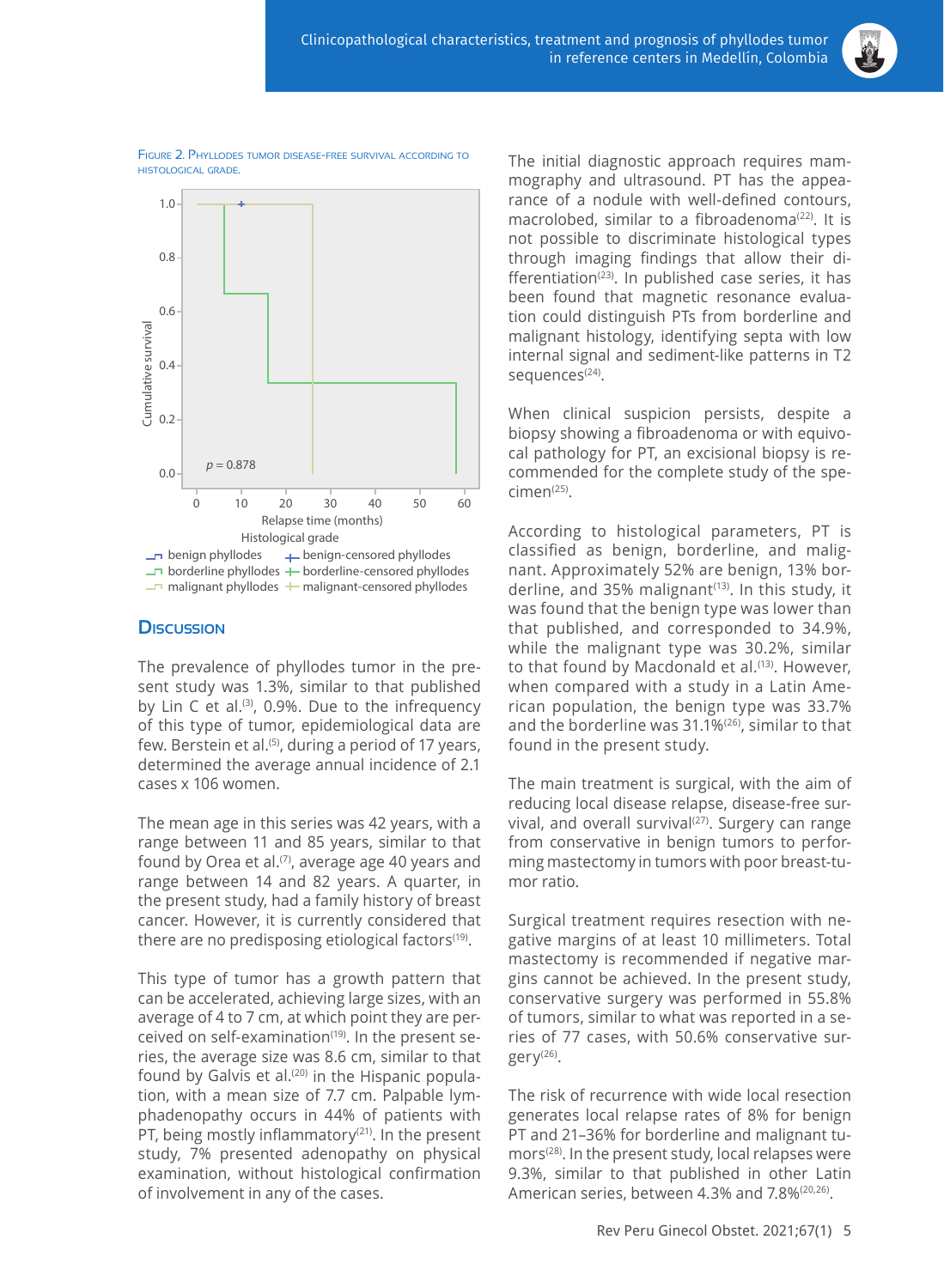

In a retrospective review of 83 articles, which included 5 530 patients, carried out by the Milan Oncological Institute, the majority were treated with quadrantectomy (95%), with negative surgical margins. The 5-year local relapse rate for benign PT was 8%<sup>(28)</sup>. For borderline TF, the recurrence rate was 14-17%, and changes when the margins are wide from 14 to 36.6% and for mastectomy 8.3%(29).

In a series of cases carried out at the Royal Marsden, with 322 women with malignant phyllodes tumor who underwent surgery, the predictive factors of local and systemic recurrence at 9 years were analyzed, finding that positive surgical margins and the size of the lesions are strong predictors of recurrence, with the probability of recurrence being seven times higher in tumors >10 cm (HR = 11.1, *p* = 0.006) and four times higher when negative margins of disease are not guaranteed (HR =  $4.9, p = 0.008(29)$ .

Other factors, such as cellularity, number of mitoses, stromal growth, and type of surgery performed, have not been statistically significant in predicting the risk of local recurrence<sup> $(29)$ </sup>. In the present study, no statistically significant difference was found for the risk of recurrence according to the type of surgery, quadrantectomy versus mastectomy, when performing enlargements, family history of breast cancer, presence or absence of heterologous elements, and mitosis less than or greater than 10.

The benefit of radiotherapy in the treatment of PT is uncertain, and is based on small cohorts(29). Its use is based on the results obtained in patients with soft tissue sarcomas $(29)$ . Chaney et al. report the use of adjuvant radiotherapy (doses of 50 to 60 Gy) in malignant tumors with negative margins <0.5 cm, in tumors >10 cm and after resections for local relapses<sup>(30)</sup>. They report local recurrence rates of 9 to 13%, being higher when the margins are positive, showing the usefulness of radiotherapy when negative margins are obtained. In the present study, negative margins were achieved in 95.3% of the cases and adjuvant radiotherapy was used in 46.5%, finding that the group with radiotherapy had a higher risk of recurrence, possibly due to being a selected group of patients with more aggressive histology or larger tumor size.

Gnerlich JL et al. analyzed 3 120 patients with malignant PT treated with surgery and radiotherapy in 14.3% of cases, showing general recurrence rates of 14% and local recurrence of 5.9%, with no impact on disease-free survival or overall survival<sup>(31)</sup>. The recurrence-free period improved from 14 to 25 months for conservative surgery, but not for mastectomy ( $p = 0.006$ )<sup>(31)</sup>.

Spitaleri G et al. found no significant difference with the use of adjuvant radiotherapy in distant and global metastasis-free survival<sup>(28)</sup>.

Limitations of the present study include its retrospective nature and the loss of data from diagnostic imaging studies.

In conclusion, the phyllodes tumor is a rare neoplasm, with no clear etiology, that affects women in the fourth decade of life. It presents as a large, unilateral, rapidly growing mass that can achieve large dimensions at the time of diagnosis. Core needle diagnosis makes it difficult to differentiate from fibroadenoma. A greater predominance of the borderline histological type is found in the Hispanic population. The risk of recurrence is significant, and surgery with wide negative margins and radiotherapy are required in selected cases.

### **References**

- 1. Tan PH, Thike AA, Tan WJ, Myint Thu MM, Busmanis I, Li H, et al. Predicting clinical behaviour of breast phyllodes tumours: a nomogram based on histological criteria and surgical margins. J Clin Pathol. 2012;65(1):69-76. doi:10.1136/jclinpath-2011-200368
- 2. Muller J. Uber den feinern Bau und die Form der krankhaften Geschwulste: in zwei Lieferungen. Berlin: G Reimer;1838.
- 3. Lin C-C, Chang H-W, Lin C-Y, Chiu C-F, Yeh S-P. The clinical features and prognosis of phyllodes tumors: a single institution experience in Taiwan. Int J Clin Oncol. 2013;18(4):614- 20. doi:10.1007/s10147-012-0442-4
- 4. Tan P-H, Jayabaskar T, Chuah K-L, Lee H-Y, Tan Y, Hilmy M, et al. Phyllodes tumors of the breast: The role of pathologic parameters. Am J Clin Pathol. 2005;123(4):529-40. doi:10.1309/U6DVBFM81MLJC1FN
- 5. Bernstein L, Deapen D, Ross RK. The descriptive epidemiology of malignant cystosarcoma phyllodes tumors of the breast. Cancer. 1993;71(10):3020-4. doi:10.1002/1097-0142( 19930515)71:10<3020::aid-cncr2820711022>3.0.co;2-g.
- 6. Birch JM, Alston RD, McNally RJ, Evans AM, Eden OB, Varley JM. Relative frequency and morphology of cancers in carriers of germline TP53 mutations. Oncogene. 2001;20(34):4621-8. doi:10.1038/sj.onc.1204621